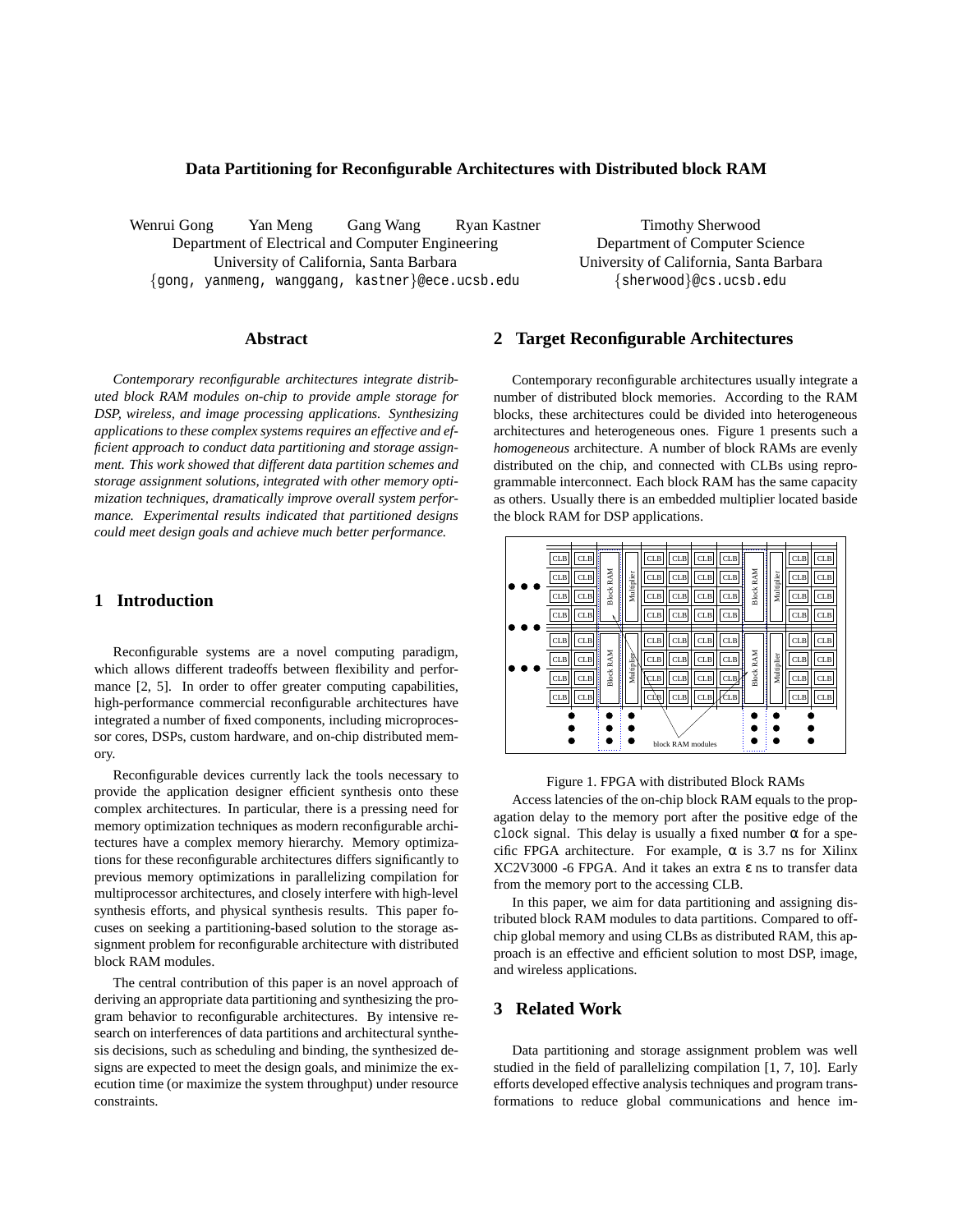prove system performance. Shih and Sheu [9], and Ramanujam and Sadayappan [8] addressed the methodology to achieve *communication-free* iteration space and data partitioning problem. Pande [6] presented an *communication-efficient* data partitioning solution when it is impossible to get a communication-free partitioning.

However, the following differences between multiprocessor architecture and reconfigurable architecture with distributed block RAM modules make it impossible to directly migrate them in our system compiler.

- The target architectures are different. Multiprocessor parallel system has a fixed number of microprocessors. They usually exhibit-the non uniform memory access (NUMA) attributes. In reconfigurable architectures, through the number of block RAM modules are fixed. There is no determinate CLBs associated with a particular block RAM. Hence the boundaries between local and remote memory are indistinct.
- Programs are executed sequentially or with limited instruction level parallelism (ILP) on multiprocessor parallel systems, though parallelizing compiler exploits coarse-grained parallelism. However, computing tasks runs in a fully parallelized and concurrent manner on reconfigurable architectures.

Most of the previous efforts assumed that global communications or latencies to remote memory are an order of magnitude slower than access latencies to local memory. This make it reasonable to simplify the objective function to simply reduce the amount of global communications. This assumption is no longer true in the context of reconfigurable architectures. As previously described, access latencies to block RAM modules depends on the distance between the accessing CLBs and the memory ports. It is difficult to determine the exact delay before obtained placement and routing results.

Second, data partition and storage assignment have more compound effects on system performance. While synthesizing programs into reconfigurable systems, it is extremely difficult to determine the execution time before physical synthesis. Given a scheduled design, there could be a 30-50% variation in execution time, even though numbers of clock cycles are almost the same. Not only the memory access delays but also the control logics and computations are affected.

In summary, our architectures differ from traditional NUMA machines. It is difficult to estimate candidate solutions during the early stage of synthesis. Flexibilities in configuring block RAM modules greatly enlarge the solution spaces, and hence make the problem more challenging.

## **4 Data Partitioning and Storage Assignment**

This section discusses the data partitioning and storage assignment problem and some techniques we use to reduce memory accesses and improve system performance for FPGA-based reconfigurable architectures with distributed block RAM modules.

### **4.1 Data Partitioning**

At the current stage, we mainly focus on data-intensive applications in DSP and image processing. These applications usually contain nested loops and multiple data arrays.

In order to simplify our problem, we assume that *a*) the input programs are perfectly nested loops; *b*) index expressions of array references are affine functions of loop indices; *c*) there is no indirect array references, or other similar pointer operations; *d*) all data arrays will be assign to block RAM modules; and *e*) each data element will be assigned one and only one single block RAM modules, i.e. no duplicate data.We further assume that all data types are fix-point numbers due to the current capability of our system compiler and synthesis tools.

The problem is to minimize the total execution time (or maximize the system throughput) under the resource constraints of specific reconfigurable architectures by partitioning data arrays and assigning these portions into the distributed RAM modules.

Our proposed approach is based on our current efforts on synthesizing C programs into RTL designs. Our system compiler takes C programs, performs necessary transformations and optimizations. By specifying target architecture, and desired performance (throughput), this compiler performs resource allocation, scheduling, and binding tasks, and generates Verilog RTL designs, which can then be synthesized or simulated using commercial tools.

As discussed before, in reconfigurable architectures, the boundaries between local and remote accesses are indistinct. In our preliminary experiments, we found that, given the same datapath with memory accesses to block RAM modules with different locations, the lengths of critical path achieved after placement and routing have a 30-50% variation. And a limited number of datapaths could be placed near the block RAM modules which they access.

Therefore, we could still assume that, once the data space are partitioned, we could obtain a corresponding partitioning of the iteration space, or the computations. Each portion of the data space could be mapped to one portion of the iteration space. Then we divide all memory accesses into local accesses and remote ones (or communications). However, these local and remote memory accesses distinguish from those in parallel multiprocessor systems on that the differences of access latencies are usually in the same magnitude rather than in orders of magnitude.

Based on this further assumption, we adapt some concepts and analysis techniques in tradition parallelizing compilation. *Communication-free* partitioning refers to a situation that each partition of the iteration space only access the associated partition of data space. If we could not find a communication-free partitioning, we look for a *communication-efficient* partitioning to minimize the execution time.

Our proposed approach integrates traditional program test and transformation techniques in parallelizing compilation into our system compiler framework. In order to tackle the performance estimation during data space partitioning, we use our specific behavioral-level synthesis techniques, such as resource allocation, scheduling and binding.

#### **4.2 Performance Estimation and Optimizations**

In order to evaluate our data partition and storage assignment solutions, we apply architectural-level synthesis techniques to each portion of the partitioned design. Sophisticated algorithms during scheduling and binding are applied to benefit some critical computations and controls.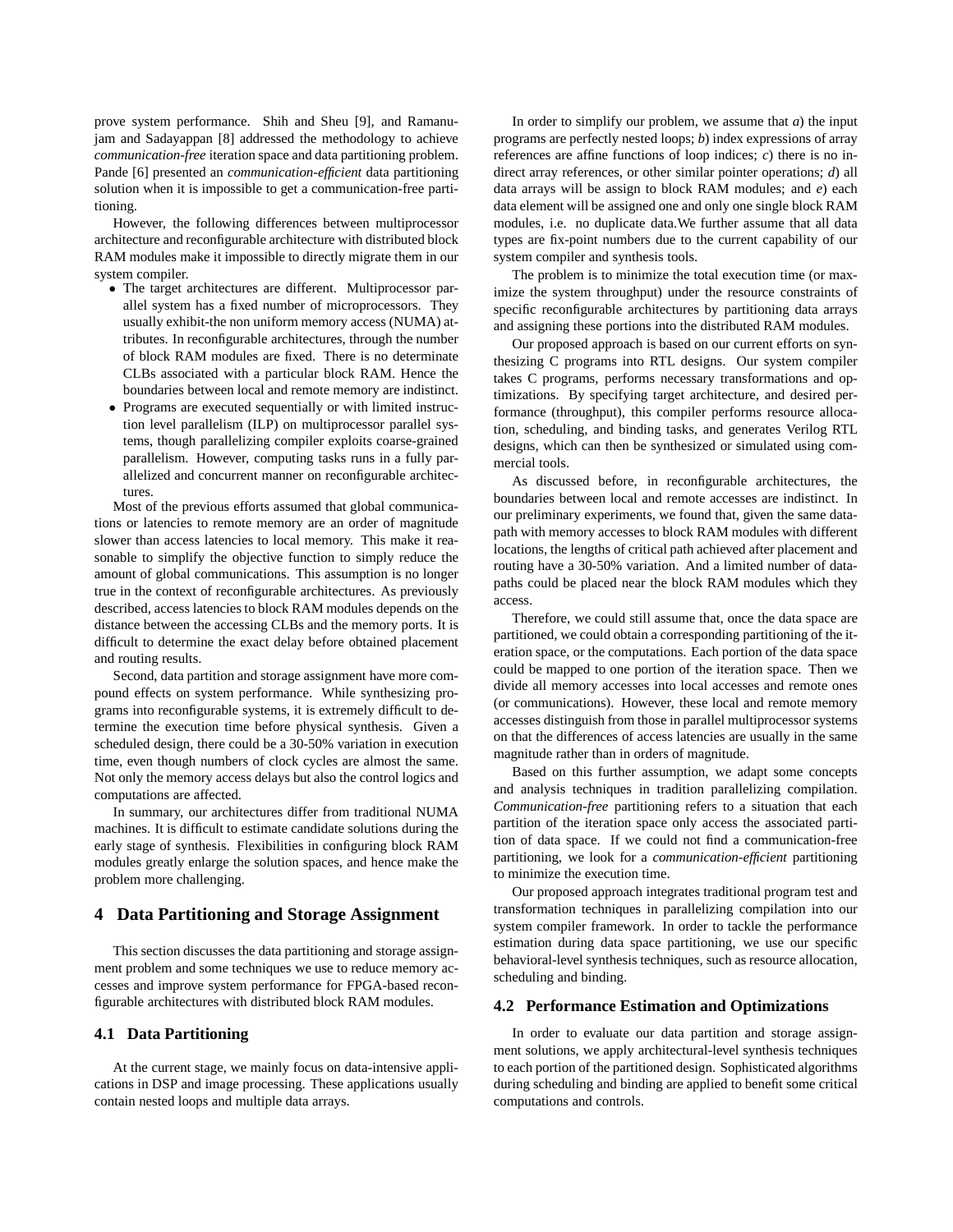Besides traditional architectural-level synthesis techniques, we apply other optimization techniques, especially those ones taking advantages of FPGA-based reconfigurable architectures, such as scalar replacement, and input prefetching. These optimization techniques could be utilized to reduce memory access, and improve overall performance.

### **4.2.1 Scalar replacement of array elements**

Scalar replacement, or register pipelining, is an effective method to reduce the number of memory accesses. This method takes advantage of sequential multiple accesses to array elements by making them available in registers. While executing programs, especially nested loops, one array element may be accessed in different iterations. In order to reduce the amount of memory access, the array element could be stored in registers after the first memory access, and the following references are replaced by scalar temporaries. Furthermore, registers are much cheaper in FPGA designs compared with ASIC ones.

### **4.2.2 Data prefetching and buffer insertion**

Data prefetching was originally introduced to reduce cache miss latencies. The microprocessor issues a prefetching instruction to load a data block which may be accessed very soon, which is most useful that access large array sequentially. However, in FPGA-based reconfigurable architectures with block RAM modules, there is no cache hit or misses. We apply a similar prefetching techniques to reduce the delay of critical path, and improve system performance.

Before placement and routing, it is difficult to accurately estimate clock frequency, and to determine how many clock cycles it takes to access a particular block RAM modules. An access to block RAM module far away from the CLB may reduce the system maximal frequency due to the interconnect delay, especially in some high-speed designs. In order to reduce the memory access time, we schedule the memory access one clock cycle earlier, and insert a register on the data path. Hence the critical path may be reduced and the data will available on time.

## **5 Experimental Results**

This section presents experimental setup and results. Two examples are intensively examined. The first benchmark is a bank of correltors, which is very popular in DSP and wireless applications, such as Kalman filters, RLS, and MMSE [4]. The second benchmark is Sobel edge detection, which applies horizontal and vertical Sobel edge detection masks to an input image.

The target architecture is Xilinx Virtex II FPGA series, which contains evenly distributed block RAM modules. Target frequency was set to 200 MHz for the DSP application, and 150 MHz for the image processing application. We partitioned the arrays using the approach proposed in Section 4.2, and performed program transformations, and then used commercial tools to obtain area and timing results. Experiments results are collected after RTL synthesis and placement and routing.

### **5.1 Communication-free: correlation**

The bank of correlators multiplies each sample of the received vector *r* with the corresponding sample of a column in an *S* matrix, i.e.  $C_i = \sum_{j=1}^{l} r_j \times S_{j,i}$ , where *r* is a vector of *l* complex numbers, and *S* is a  $m \times l$  real numbers. In this case for the matching pursuit algorithm, both *l* and *m* equal to 88. If the *S* matrix is kept packed, the most advanced commecial high-level synthesis tool either generates a design with an extremely slow execution time of about 77,440 ns, or fails to synthesize this design due to the huge *S* matrix.

The original data space could be partitioned by column or by row direction. Our proposed approach showed us that columnwise partition could achieve communication-free partitioning. In a column-wise partition, computations of each correlator are conducted using embedded multipliers beside the block RAM in a multiplication and accumulation (MAC) manner. For each correlator, control logic and computation resources could be treated as local to the block RAM module. Table 2 presents experimental results of the column-wise data partitioning.

Table 2 also presented area and timing trends of different granularity for the column-wise scheme. When assigning one block RAM to one column, the design takes the shortest execution time, but requires the greatest hardware resources. When more columns are packed into one block RAM, the requirements on hardware decreased. However, the execution time increases linearly to the number of columns in one block RAM.

To evaluate different partitioning schemes, we also obtained performance results for row-wise partitions, as shown in Table 1, we found more interesting results. In the term of numbers of clock cycles, the differences are really small. However, if we check the achieved maximal frequencies, or the latencies for the whole bank of correlators, designs of the column-wise partitioning scheme are 30-50% faster than those of the row-wise partitioning scheme. Deeper analysis showed that the performance gaps are mainly due to the great amount of global communications.

| Data     | $#$ of | Pre-layout Timing |       | Post-layout Timing |       |
|----------|--------|-------------------|-------|--------------------|-------|
| per BRAM | cycles | F(MHz)            | L(ns) | F(MHz)             | L(ns) |
| 1 row    | 184    | 140.5             | 1309  | 133.5              | 1378  |
| 4 rows   | 710    | 157.0             | 4520  | 129.4              | 5486  |
| 8 rows   | 1413   | 147.1             | 9602  | 138.7              | 10183 |

Table 1. Experimental results of row-wise partition

| Data      | # of   | Pre-layout Timing |       | Post-layout Timing |       |
|-----------|--------|-------------------|-------|--------------------|-------|
| per BRAM  | cycles | F(MHz)            | L(ns) | F(MHz)             | L(ns) |
| 1 column  | 178    | 214.7             | 829   | 171.6              | 1037  |
| 4 columns | 706    | 205.0             | 3436  | 178.2              | 3961  |
| 8 columns | 1410   | 198.6             | 7099  | 161                | 8752  |

Table 2. Experimental results of column-wise partition

In summary, different partitions of the array *S* deliver a wide variety of candidate solutions. Synthesized designs showed that data partitioning and storage assignment not only affect the number of clock cycles, but also affect the achieved clock frequencies. Generally speaking, the design with less remote accesses or less communications could achieve better performance.